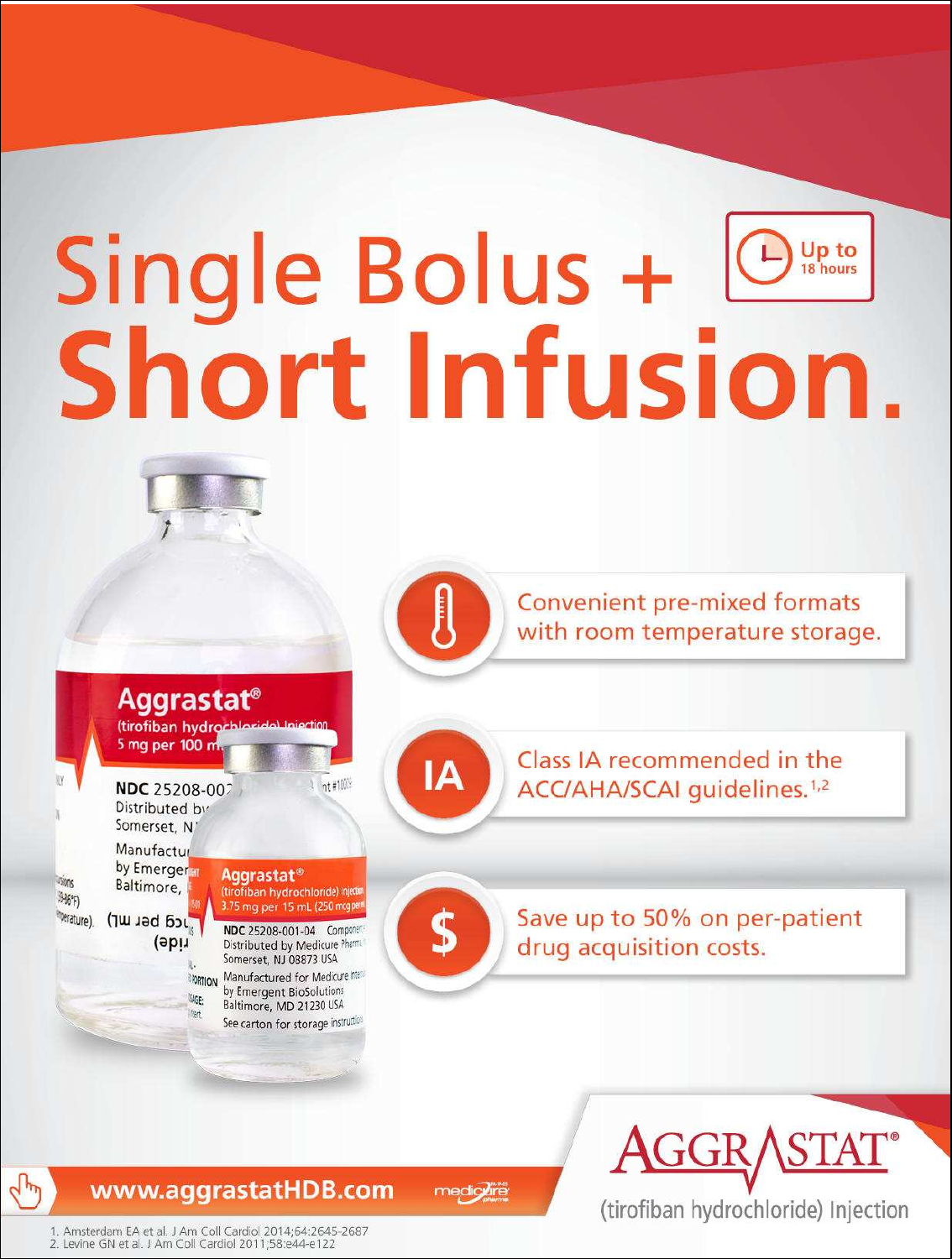# Original Studies

# Angiographic Assessment of Aortic Regurgitation by Video-Densitometry in the Setting of TAVI: Echocardiographic and Clinical Correlates

<code>Mohammad</code> Abdelghani, $^{1,2}$  мр, мѕ $\rm c$ , Hiroki Tateishi, $^3$  мр, Pһ<code>D, Yosuke Miyazaki, $^3$  мр, PһD,</code> Rafael Cavalcante,  $3$  MD, PhD, Osama I. I. Soliman,  $3,4$  MD, PhD, Jan G. Tijssen,  $1$  PhD, Robbert J. de Winter,<sup>1</sup> MD, PhD, Jan Baan Jr.,<sup>1</sup> MD, PhD, Yoshinobu Onuma,<sup>3,4</sup> MD, PhD,  $\mathsf{Carlos} \, \mathsf{M.} \, \mathsf{Campos},$   $\stackrel{5,6}{\sim}$ мр,  $\mathsf{rho}, \, \mathsf{Reg}$ ério S. Leite, $\stackrel{7}{\sim}$ мр,  $\mathsf{rho}, \, \mathsf{Jose} \, \mathsf{A.} \, \mathsf{Mangione}, \stackrel{8}{\sim}$ мр,  $\mathsf{rho}, \, \mathsf{ho}$ Alexandre Abizaid, $5,9$  MD, PhD, Pedro A. Lemos, $5$  MD, PhD, Fabio S. de Brito Jr.,  $6$  MD, PhD, and Patrick W. Serruys,  $^{10*}$  MD, PhD

> Objectives: We sought to investigate a new angiographic method for aortic regurgitation (AR) severity assessment in the setting of transcatheter aortic valve implantation (TAVI). Background: AR after TAVI is common but challenging to quantitate, especially in the cath-lab. Methods: In 228 patients, AR was quantitated before and after TAVI by echocardiography and by video-densitometric analysis of aortograms. Contrast time– density curves for the aortic root (the reference region) and the left ventricular outflow tract, LVOT were generated. LVOT-AR was calculated as the area under the curve of the LVOT as a fraction of the area under the curve of the reference region. Results: LVOT-AR was 0.10  $\pm$  0.08, 0.13  $\pm$  0.10 and 0.28  $\pm$  0.14 in none-trace, mild and moderate-severe post-TAVI AR as defined by echocardiography ( $P < 0.001$ ) and a cutpoint of >0.17 corresponded to moderate-severe AR on echocardiography (area under the curve = 0.84). At follow-up (median, 496 days), patients with LVOT-AR  $\leq$  0.17 showed a significant reduction of LV mass index (LVMi; 121 [95–148] vs. 140 [112– 169]  $g/m^2$ ,  $P = 0.009$ ) and the prevalence of LV hypertrophy (LVH; 64 vs. 88%,  $P = 0.001$ ) compared to baseline. In patients with LVOT-AR > 0.17, LVMi (149 [121-178] vs. 166 [144–188] g/m<sup>2</sup>, P = 0.14) and the prevalence of LVH (74 vs. 87%, P = 0.23) did not show a significant change. Compared to patients with LVOT-AR  $\leq$  0.17, those with LVOT-AR > 0.17 had an increased 30-day (16.4% vs. 7.1%,  $P = 0.035$ ) and one year mortality (32.9 vs. 14.2%, log rank P value = 0.001; HR: 2.690 [1.461–4.953], P = 0.001). Conclusions: LVOT-AR > 0.17 corresponds to greater than mild AR as defined by

Additional Supporting Information may be found in the online version of this article.

<sup>1</sup>Academic Medical Center, Amsterdam, The Netherlands

<sup>2</sup>Cardiology Department, Al-Azhar University, Cairo, Egypt

<sup>3</sup>Thoraxcenter, Erasmus Medical Center, Rotterdam, The **Netherlands** 

<sup>5</sup>The Heart Institute (InCor), University of São Paulo Medical School, São Paulo, Brazil

<sup>6</sup>Hospital Israelita Albert Einstein, São Paulo, Brazil

<sup>7</sup>Instituto de Cardiologia do Rio Grande do Sul/Fundação Universitária de Cardiologia, Porto Alegre, Brazil

<sup>9</sup>Instituto Dante Pazzanese de Cardiologia, São Paulo, Brazil

© 2017 Wiley Periodicals, Inc.

<sup>10</sup>International Centre for Circulatory Health, NHLI, Imperial College London, London, United Kingdom

\*Correspondence to: Patrick W. Serruys, MD, PhD, FESC, FACC, Professor of Cardiology in the Cardiovascular Science Division of the NHLI within Imperial College of Science, Technology and Medicine, London, United Kingdom and Emeritus Professor of Medicine Erasmus Medical Center, Rotterdam, The Netherlands. Email: patrick.w.j.c.serruys@pwserruys.com

Received 29 October 2016; Revision accepted 19 December 2016

DOI: 10.1002/ccd.26926 Published online 00 Month 2017 in Wiley Online Library (wileyonlinelibrary.com)

<sup>&</sup>lt;sup>4</sup>Cardialysis Core Laboratories and Clinical Trial Management, Rotterdam, The Netherlands

<sup>&</sup>lt;sup>8</sup>Hospital Beneficência Portuguesa de São Paulo, São Paulo, Brazil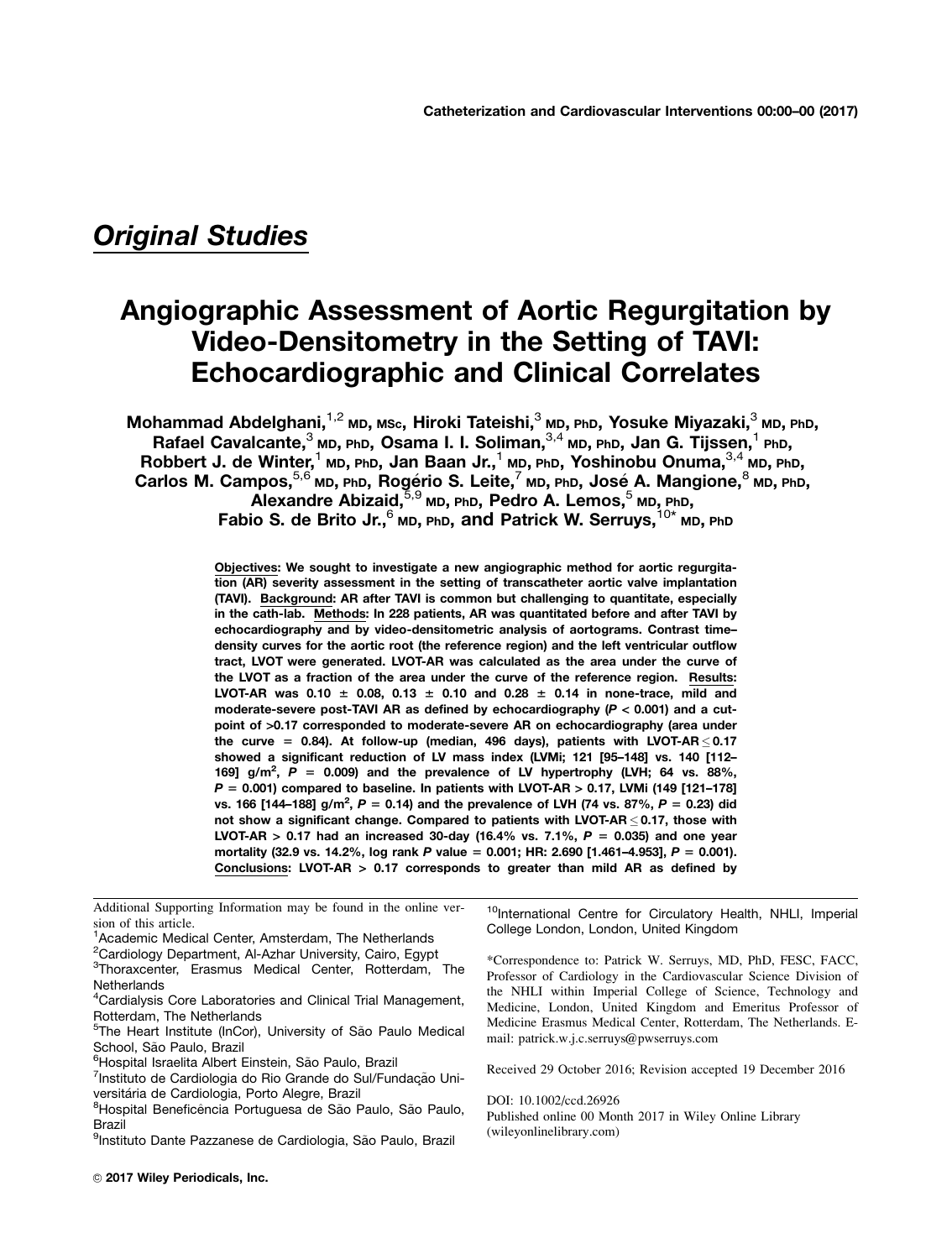#### 2 Abdelghani et al.

echocardiography and predicts impaired LV reverse remodeling and increased early and midterm mortality after TAVI. © 2017 Wiley Periodicals, Inc.

Key words: aortic stenosis; transcatheter aortic valve implantation; paravalvular regurgitation; angiography; echocardiography

# INTRODUCTION

Transcatheter aortic valve implantation (TAVI) is increasingly accepted as an alternative to surgery for treating aortic stenosis [1]. Although initially designated for prohibitive and high surgical risk patients, TAVI is gradually being accepted as an option in younger and lower risk patients [2].

The severity of aortic regurgitation (AR) after TAVI is an important determinant of procedural success and clinical outcomes [3–5]. Transthoracic echocardiography (TTE), typically integrating multiple parameters, is the imaging modality of choice for serial evaluation of AR [6] and is recommended by the valve academic research consortium (VARC) as the mainstay diagnostic tool of post-TAVI AR [7].

However, aortic root angiography is the initial screening tool for postimplantation AR in most laboratories. It is readily available, can give quick data and guide timely provision of corrective measures and is a friendly tool to interventional cardiologists. Furthermore, it does not need anesthesia that is necessary for transesophageal echocardiography (TEE). The most commonly used method to asses AR by angiography is the visual Sellers' grading method [8].

Quantification of contrast time–density changes in the left ventricle (LV) compared to the aortic root—as a reference—by digital subtraction videodensitometry (VD) is known to improve reproducibility of angiographic AR assessment [9,10]. Additionally, VD indices provide a continuous quantitative scale for AR severity unlike the categorical qualitative Sellers' grading. In the post-TAVI setting, VD method has been shown to be feasible, and reproducible [11,12]. However, clinicians remain adherent to the classical mild–moderate–severe scale and tend to get confused when they are offered a continuous numerical scale, potentially hindering the implementation of VD indices in the clinical domain.

In the present study, we aimed to determine the cutpoint of VD angiographic method that best defines significant post-TAVI AR and correlates with outcomes after TAVI.

#### METHODS

#### Patient Population

The study included 399 patients representing all cases with complete angiographic data from the Catheterization and Cardiovascular Interventions DOI 10.1002/ccd.

Brazilian multicenter TAVI registry. List of participating centers, details of inclusion and exclusion criteria, TAVI-procedure technical aspects, and adjudication of adverse events have been previously described [13]. The study protocol has been approved by the ethical committee at each of the participating centers and all patients provided informed written consent. All patients had postimplantation aortic root angiography and were scheduled for TTE during the same admission for the index procedure (predischarge TTE) and for planned follow-up at 6 and 12 months and annually thereafter.

#### Angiography

Aortic root angiography was performed before and, at least 10 min, after valve implantation in the same projection as the preprocedural aortogram. Aortography was performed using a nonionic contrast injected through a pigtail catheter positioned above the prosthetic valve (in case of a balloon-expandable device) or within the distal third of the prosthetic valve (in case of a self-expanding device). Out of 399 aortograms, 61 aortograms were unreliable for determination of AR severity due to disturbance of the valve competence by a guide wire/catheter during acquisition.

# Videodensitometric Analysis of Aortographic Data

VD analysis was performed using a dedicated software (CAAS A-Valve 2.0.2: Pie Medical Imaging, Maastricht, The Netherlands) where a contour is drawn to include the contrast-filled aortic root (which serves as the reference region) and the left ventricular outflow tract (LVOT) which serves as the region of interest (ROI) (Fig. 1). Contrast time–density curves (TDCs) are generated for the reference region and for the ROI through weighing the summated pixel density against time. The relative area under the curve (RAUC) is calculated as the area under the TDC of the ROI as a fraction of the area under the TDC of the reference region. RAUC is averaged over the first three cardiac cycles after the start of contrast arrival at the aortic root after subtracting the static background radiodensities. RAUC has a theoretical range of zero (indicating no contrast leaking to the ROI) to one (indicating that the density of contrast in the ROI is exactly the same as that in the reference area). Further technical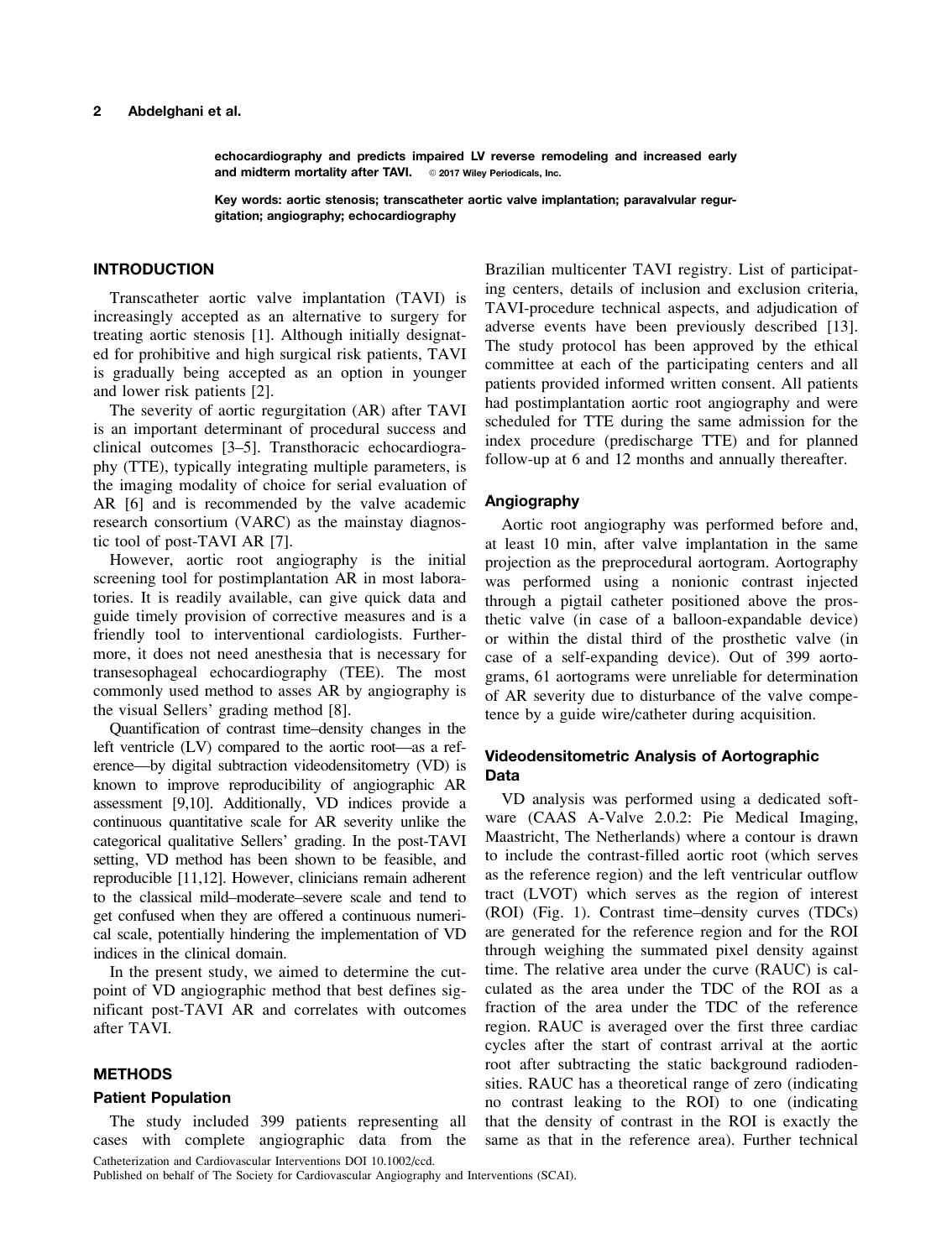#### Video-densitometric Assessment of Post-TAVI AR 3



Fig. 1. The subaortic segment of the ventricle (LVOT) is interrogated as a region of interest (yellow), while the aortic root serves as the reference region (red). Time–density curves (lower) and color-weighted contrast time–density map (right) are generated. The relative area under the time–density curve (RAUC) of the region of interest as a fraction of that of the reference region is computed (0.10 in this case). [Color figure can be viewed at [wileyonlinelibrary.com](http://wileyonlinelibrary.com)]

details of VD analysis have been previously described [11,12].

# Echocardiography

Echocardiographic data were analyzed in accordance with the recommendations of the American Society of Echocardiography/European Association of Cardiovascular Imaging [6,14–16]. Color Doppler evaluation was performed at the level of the valve stent inflow (for paravalvular AR), and at the leaflets coaptation point (for transvalvular AR). All available windows were utilized for color Doppler assessment with the parasternal short axis view being the principal view for assessing the number, the location and the severity of paravalvular AR. The regurgitant volume and fraction (using the right and left ventricular outflow tract method), the effective regurgitant orifice area and the reversal of aortic diastolic flow were assessed and combined (whenever

available) with color Doppler parameters in a multiparametric scheme that was finally used to grade AR as recommended by the VARC [7]. Post-TAVI assessment of AR was completely blinded to the results of VD analysis.

Left ventricular (LV) mass was calculated using the cube formula as follows [17]: LV mass =  $0.8 \times$  $1.04 \times [(IVS + LVID + PWT)^3 - LVID[3]] + 0.6$  g, where IVS is interventricular septum thickness; LVID is LV internal diastolic diameter, and PWT is posterior (inferolateral) wall thickness. LV mass was indexed to body surface area (BSA) as follows:  $LVMi = LVM/$ BSA g/m<sup>2</sup>. LV hypertrophy (LVH) was defined as LVMi > 95 g/m<sup>2</sup> in females, or >115 g/m<sup>2</sup> in males [17]. The relative wall thickness (RWT) was calculated from the formula  $(2 \times PWT)/LVID$ . RWT  $> 0.42$  was considered as a cutpoint to indicate concentric pattern of LV hypertrophy/remodeling [17].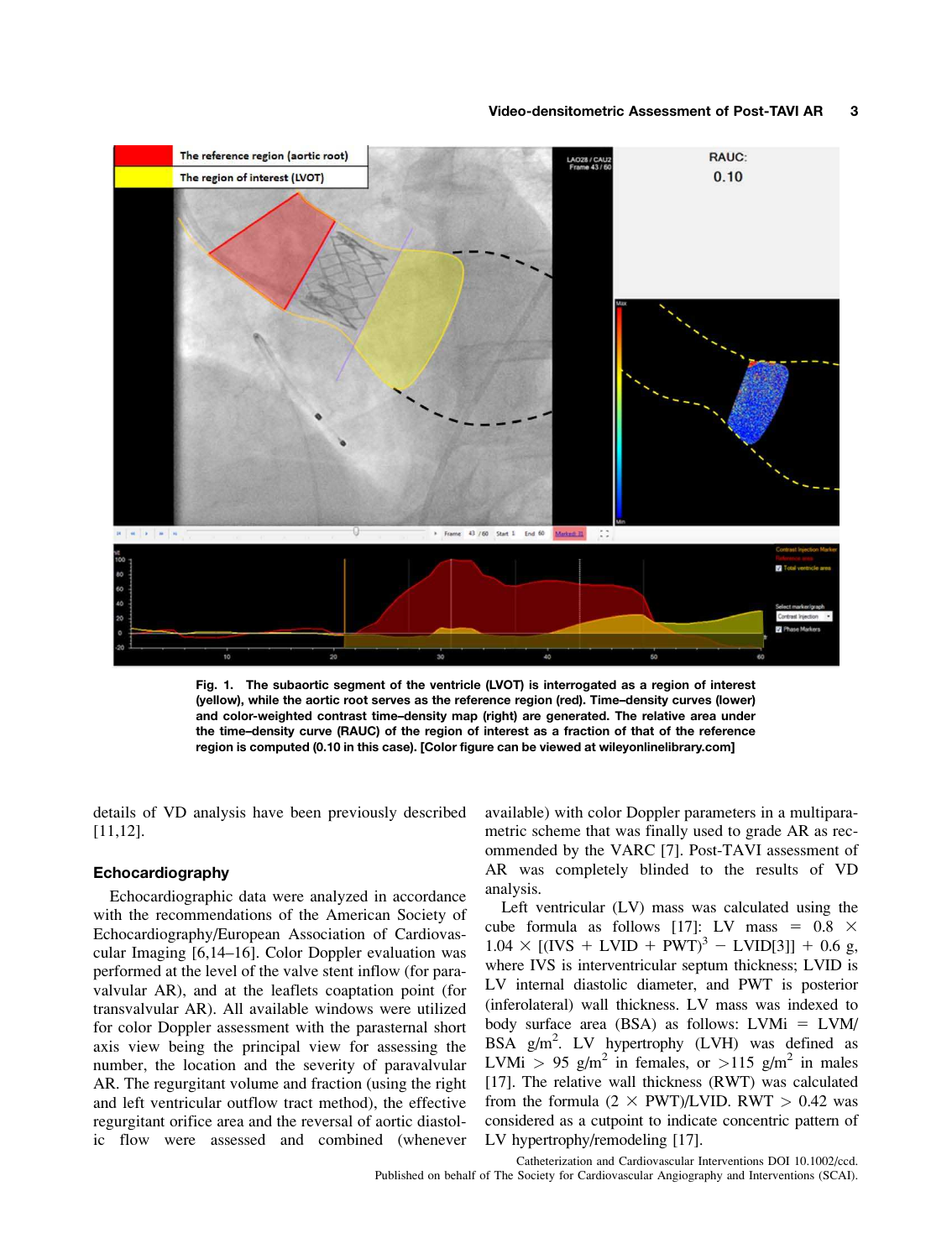#### 4 Abdelghani et al.

### Statistical Methods

Continuous variables are expressed as mean $\pm$  standard deviation (SD) or as median and interquartile range (IQR), as appropriate.

Categorical variables are presented as frequencies and percentages. Between-group differences were computed using the Student  $t$  test or the one-way ANOVA (if normally distributed numerical variables are studied) while categorical variables were compared using chi-squared test. For non-normally distributed numerical variables, between-group differences were computed using Mann–Whitney  $U$  test or Kruskal–Wallis  $H$ test. Receiver-operating characteristics (ROC) curves were generated for the diagnosis of moderate-severe AR by LVOT-AR. The cutpoints were defined using ROC curves on the basis of the highest sum of sensitivity and specificity for the definition of moderatesevere AR.

Time-to-event analysis was performed with the use of Kaplan–Meier estimation, while comparison between the groups was done using log-rank test. To test the association of LVOT-AR with mortality, cox proportional-hazards regression analysis was performed. The assumption of proportionality of hazard was tested using a time-dependent Cox model with the time treated as a continuous variable.

Statistical analysis was performed with SPSS 23 (IBM, Armonk, NY, USA). All probability values were twotailed, and a  $P$  value  $\lt$  0.05 was considered significant.

### RESULTS

LVOT-AR was analyzable in 228 patients who constituted the population of the present study. The reasons for nonanalyzability of LVOT-AR are shown in Supporting Information Table SI. Baseline and procedural characteristics of the study population are summarized in Table I. Patients (age,  $81.4 \pm 7.3$  years) were predominantly males (55%) with severe heart failure symptoms (NYHA III or IV in 81%) and were deemed at high surgical risk (STS score,  $12.7 \pm 10.4$ ). The majority of procedures was performed under general anesthesia (96%) and the implanted transcatheter valves were CoreValve ( $n = 155, 67\%$ ), Sapien-XT  $(n = 71, 31\%)$ , and Inovare  $(n = 4, 2\%)$ .

# AR Severity on Echocardiography and Videodensitometry Angiography

On predischarge echocardiographic assessment, AR was mild in 69% and moderate-severe in 8% of patients. Complete echocardiographic data at baseline, before discharge and at follow-up (median [range], 391 [116–666] days) were available in 136 patients. In Catheterization and Cardiovascular Interventions DOI 10.1002/ccd.

Published on behalf of The Society for Cardiovascular Angiography and Interventions (SCAI).

TABLE I. Baseline and Procedural Characteristics in patients with LVOT-AR Available After TAVI,  $(n = 228)$ 

|                                                          | Mean $\pm$ SD/frequency (%) |
|----------------------------------------------------------|-----------------------------|
|                                                          | $81.4 \pm 7.3$              |
| Age (years)                                              |                             |
| Male gender                                              | 126 (55)                    |
| Body surface area $(m^2)$                                | $1.76 \pm 0.20$             |
| Body mass index $(kg/m2)$<br>NYHA functional class       | $25.7 \pm 4.0$              |
|                                                          |                             |
| $\mathbf{I}$                                             | 10(4)                       |
|                                                          | 35(15)                      |
| Ш<br><b>IV</b>                                           | 117 (51)                    |
| EuroSCORE                                                | 66 (30)<br>$18.1 \pm 12.6$  |
|                                                          |                             |
| STS-PROM                                                 | $12.7 \pm 10.4$             |
| Coronary artery disease                                  | 130 (57)                    |
| Prior myocardial infarction                              | 25(11)                      |
| Pulmonary hypertension                                   | 39 (17)                     |
| Prior permanent pacemaker<br>Atrial fibrillation/flutter | 24 (11)                     |
| Prior CABG                                               | 31 (14)                     |
|                                                          | 38 (17)                     |
| Prior PCI                                                | 73 (32)                     |
| Prior BAV                                                | 21(9)                       |
| Diabetes mellitus                                        | 57 (25)                     |
| Hypertension                                             | 160 (70)                    |
| Chronic obstructive pulmonary disease                    | 51 (22)                     |
| Chronic kidney disease <sup>a</sup>                      | 170 (75)                    |
| Prior stroke                                             | 18(8)                       |
| Carotid artery disease                                   | 28 (12)                     |
| Peripheral arterial disease                              | 30(13)                      |
| Porcelain aorta                                          | 16(7)                       |
| Aortic aneurysm                                          | 17(8)                       |
| Aortic valve area $\text{(cm}^2\text{)}$                 | $0.65 \pm 0.18$             |
| Aortic annulus diameter (mm)                             | $23.6 \pm 2.9$              |
| Cover index $(\%)^b$                                     | $9.2 \pm 14.0$              |
| TAVI performed under GA                                  | 218 (96)                    |
| TAVI guided by TEE                                       | 198 (87)                    |
| Transfemoral access                                      | 215 (94)                    |
| Transcatheter valve type                                 |                             |
| CoreValve                                                | 155 (67)                    |
| Sapien-XT                                                | 71 (31)                     |
| Inovare                                                  | 4(2)                        |
| Transcatheter valve size (mm)                            |                             |
| 23                                                       | 29 (13)                     |
| 26                                                       | 85 (38)                     |
| 29                                                       | 81 (36)                     |
| 31                                                       | 32(14)                      |
| 28                                                       | 1(0.04)                     |
| Predilatation                                            | 104 (46)                    |
| Postdilatation                                           | 102 (45)                    |
| Preprocedural aortic PG                                  | $63.7 \pm 25.4$             |
| Postprocedural aortic PG                                 | $5.5 \pm 9.2$               |
| Device success                                           | 203 (89)                    |

 $CABG =$  coronary artery bypass grafting, EuroSCORE = European System for Cardiac Operative Risk Evaluation,  $GA =$  general anesthesia,  $NYHA = New York Heat Association, PCI = percutaneous economy$ intervention,  $PG = pressure$  gradient,  $BAV = balloon$  aortic valvuloplasty,  $STS-PROM = The Society of Thoracic Surgeons-predicted risk$ of 30-day mortality,  $TAVI = \text{transcatheter}$  aortic valve implantation,  $TEE = transesophageda}$  echocardiography.

<sup>a</sup>Defined as glomerular filtration rate  $\lt 60$  mL/min.

 $b$ Calculated as: 100  $\times$  ([prosthesis diameter – annular diameter]/prosthesis diameter.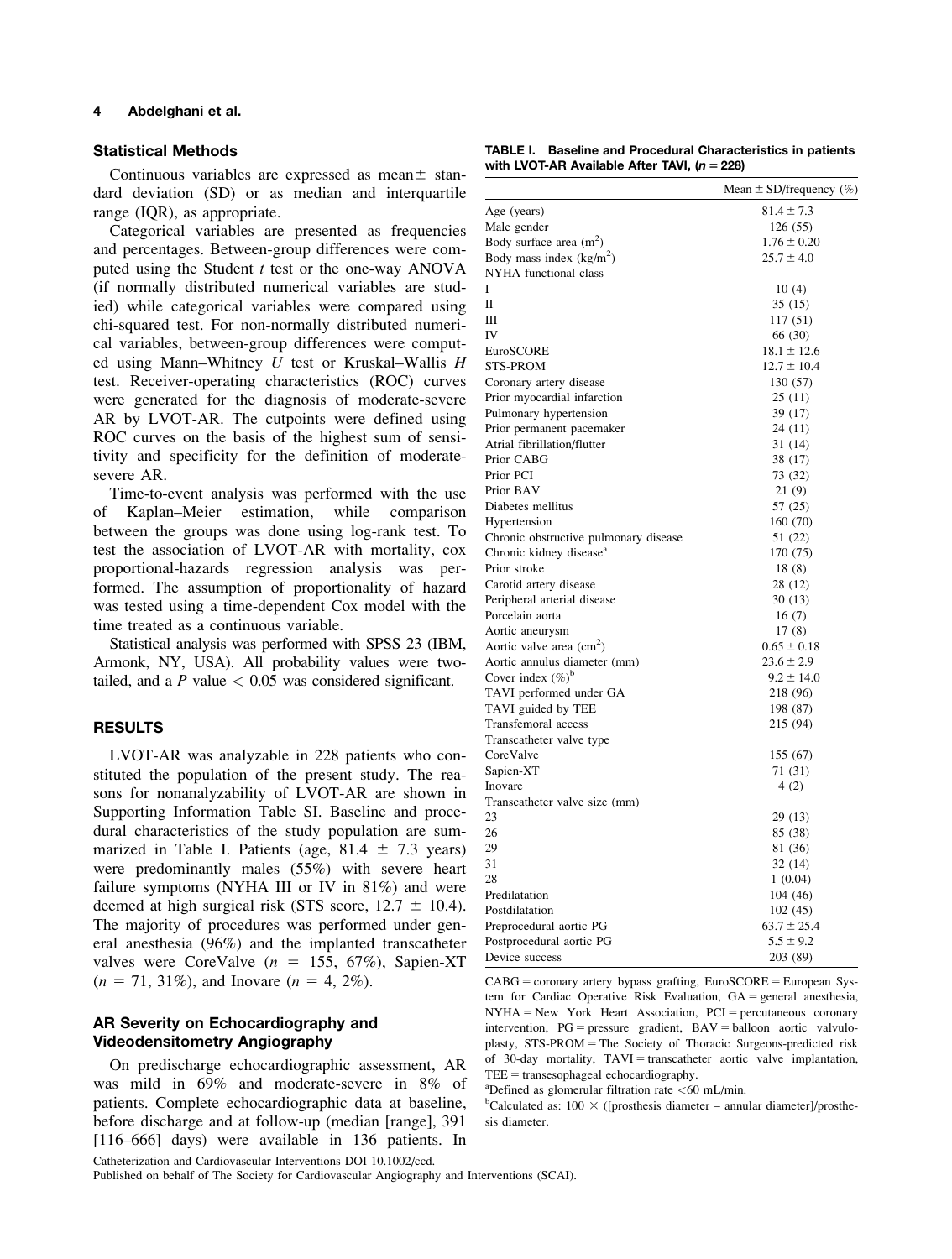#### Video-densitometric Assessment of Post-TAVI AR 5



Fig. 2. Changes in the severity of aortic regurgitation in paired echocardiographic studies at three time points; baseline, before discharge after TAVI and at follow-up (median; 391 days). [Color figure can be viewed at [wileyonlinelibrary.com\]](http://wileyonlinelibrary.com)

those patients with paired echocardiographic studies, AR severity decreased significantly from baseline (none = 11 [8%], mild = 107 [79%], and moderatesevere  $= 18$  [13%]) to before discharge (nonetrace = 28 [20.5%], mild = 96 [70.5%], and moderate-severe = 12 [9%];  $P = 0.01$ ). A further significant reduction was seen at latest echocardiographic follow-up compared to predischarge assessment (nonetrace = 50 [37%], mild = 74 [54%], and moderatesevere = 12 [9%];  $P = 0.01$ ) (Fig. 2). Overall, 26% of patients ( $n = 35$ , 20 received CoreValve and 15 received Sapien XT) had an improvement of AR from predischarge to latest follow-up (from moderate-severe to mild in four patients and from mild to none-trace in the remainder).

Overall, LVOT-AR averaged (median [IQR]) 0.12 [0.06–0.19] and was significantly higher in patients who received a CoreValve (0.13 [0.07–0.22]) than in those who received a Sapien-XT (0.10 [0.05–0.14],  $P = 0.002$ ).

Before TAVI, LVOT-AR was 0.03 [0.0–0.06], 0.08 [0.01–0.16], and 0.20 [0.06–0.35] in none-trace, mild and moderate-severe AR as defined by echocardiography  $(P = 0.015)$ . After TAVI, LVOT-AR was 0.10 [0.04–0.16], 0.12 [0.06–0.19], and 0.25 [0.16–0.34] in none-trace, mild and moderate-severe AR as

defined by echocardiography ( $P < 0.001$ ). As shown in Fig. 3A, there was a significant overlap of LVOT-AR between the "none-trace" and the "mild" grades.

ROC curves were used to define LVOT-AR cutpoint that corresponds to a moderate-severe AR on echocardiography. LVOT-AR  $> 0.17$  corresponded to a moderatesevere AR in both pre-TAVI ( $AUC = 0.71$ ) and post-TAVI (AUC =  $0.84$ ) settings (Fig. 3B).

# Impact of AR Severity as Defined by Videodensitometry Angiography on LV Remodeling

In 111 patients with echocardiographic data of LVMi available at baseline and at a post-TAVI interval of at least 6 months (median, 496 [IQR, 296–696] days), LV reverse remodeling was studied. LVMi was significantly lower at follow-up (123 [89-157]  $g/m<sup>2</sup>$ ) than at baseline (153 [119–187]  $g/m^2$ ,  $P = 0.002$ ). Reverse remodeling was however incomplete and LVH persisted in 67% of patients at follow-up (vs. 88% at baseline,  $P = 0.001$ ). RWT tended to be lower at follow-up than at baseline  $(0.44 \, [0.40 - 0.49] \,$  vs. 0.47 [0.43–0.52],  $P = 0.053$ ) and fewer patients had a concentric pattern of LV hypertrophy/remodeling at follow-up (56%) than at baseline (70%,  $P = 0.043$ ). This pattern of LV reverse remodeling was driven by a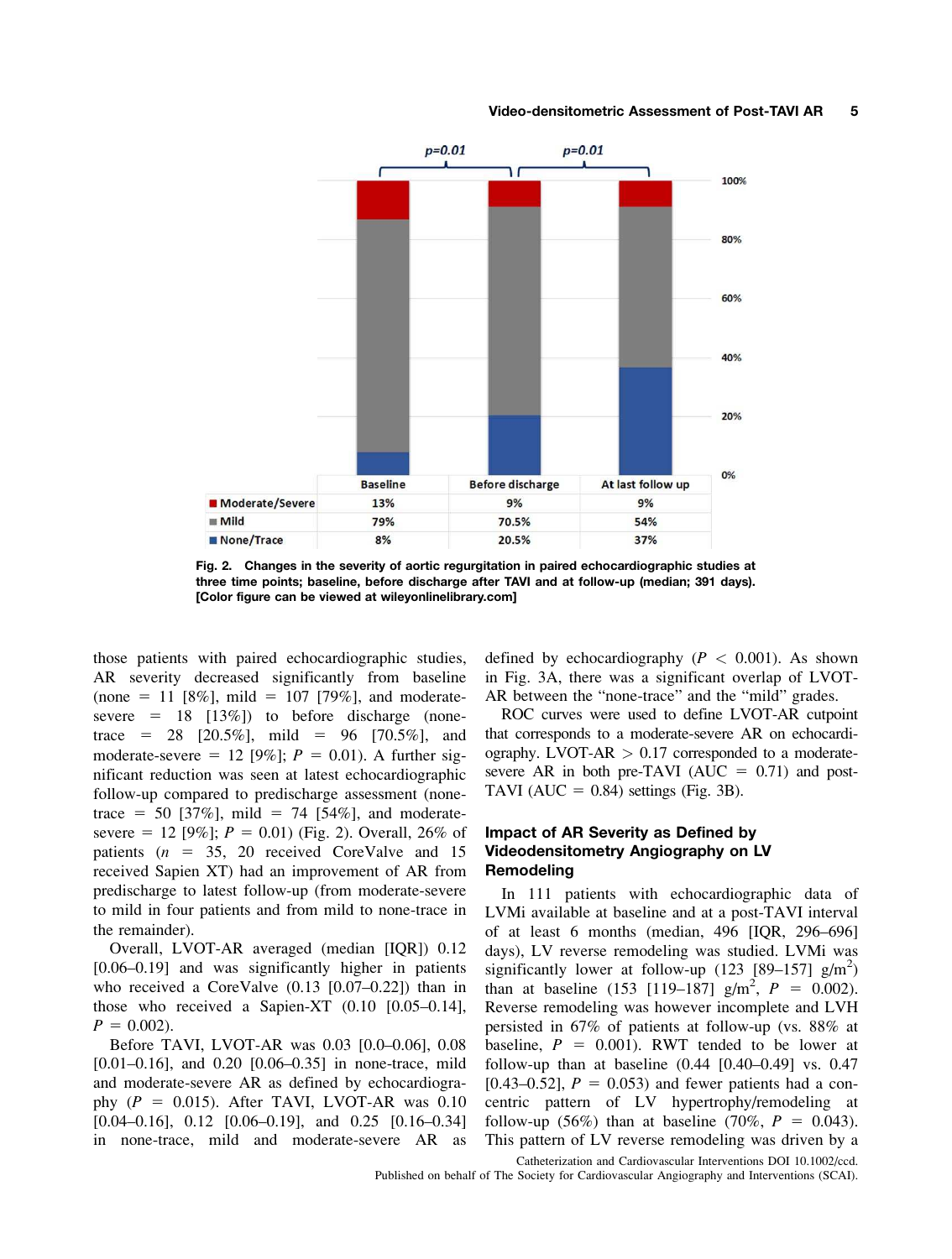

Fig. 3. (A) The distribution of LVOT-AR across the echocardiographic grades of aortic regurgitation after TAVI. The box (interquartile range) and whiskers (95% confidence interval) plot shows a significant overlap of LVOT-AR between the none-trace and the mild grades of aortic regurgitation on echocardiography. (B) Receiver operating characteristics curve of LVOT-AR corresponding to greater than mild AR as defined by echocardiography after TAVI.  $AUC = area$  under the curve. [Color figure can be viewed at [wileyonlinelibrary.com\]](http://wileyonlinelibrary.com)

significant reduction of SWT and PWT and a trend towards LVID reduction (Table II).

Those patients were divided into two groups, the first had post-TAVI LVOT-AR  $\leq$  0.17 (n = 71) and the second had a post-TAVI LVOT-AR > 0.17  $(n = 40)$ . Baseline, procedural and follow-up characteristics of both groups are summarized in Supporting Information Table SII. In patients with LVOT- $AR \leq 0.17$ , LVMi was significantly lower (121 [95– 148] vs. 140 [112–169]  $g/m^2$ ,  $P = 0.009$ ) and the prevalence of LVH was significantly less (64% vs. 88%,  $P = 0.001$ ) at follow-up than at baseline. In patients with LVOT-AR > 0.17, LVMi (149 [121–178] vs. 166 [144–188]  $g/m^2$ ,  $P = 0.14$ ) and the prevalence of LVH Catheterization and Cardiovascular Interventions DOI 10.1002/ccd.

 $(74\% \text{ vs. } 87\%, P = 0.23)$  did not show a significant improvement at follow-up compared to baseline (Fig. 4).

# Impact of AR Severity as Defined by Videodensitometry Angiography on Mortality After TAVI

Thirty-day all-cause mortality rate was higher in patients with LVOT-AR  $>0.17$  than in those with LVOT-AR  $\leq$  0.17 (16.4 vs. 7.1%,  $P = 0.035$ ; odds ratio: 2.575 [95% CI: 1.078–6.154],  $P = 0.033$ ). One year all-cause mortality was significantly higher in patients with LVOT-AR  $> 0.17$  (32.9%) than in patients with LVOT-AR  $\leq$  0.17 (14.2%, log rank P value  $= 0.001$ ). After adjustment for chronic obstructive pulmonary disease, chronic kidney disease, STS score, LVEF, and MR severity at baseline, an LVOT-AR > 0.17 was independently associated with increased mortality (hazard ratio: 2.690 [1.461–4.953],  $P = 0.001$ ) (Fig. 5).

#### **DISCUSSION**

In this study, LVOT-AR was defined by videodensitometric analysis of aortography, and increased stepwise with increasing severity of post-TAVI AR on echocardiography. LVOT-AR  $> 0.17$ , identified a subgroup of patients that shows a less effective LV reverse remodeling and a higher mortality at midterm after TAVI.

It is now established that significant AR, typically and most commonly paravalvular, after TAVI portends poor outcome [3]. It is also recognized that adequate quantitation of AR is a crucial determinant of procedural success and patients' functional recovery and long-term mortality [5]. Although long-term surveillance is important, immediate postimplantation detection and accurate quantification remain most critical in tackling post-TAVI AR. Postdilation, retrieval, and reposition, and valve-in-valve implantation are options to mitigate AR before the patient leaves the cath-lab. Proper provision of those corrective measures needs AR to be timely detected and accurately quantitated. For intraprocedural surveillance, a point-of-care hemostatic test (closure time with adenosine diphosphate [CT-ADP]) was recently shown to predict the presence of paravalvular AR after TAVI [18]. Notwithstanding, procedural guidance typically uses a combination of angiography and TEE.

# Aortography as the Main Tool to Adjudicate AR in the Cath-Lab

The "minimalist" approach (implying performing TAVI through a transfemoral approach under sedative rather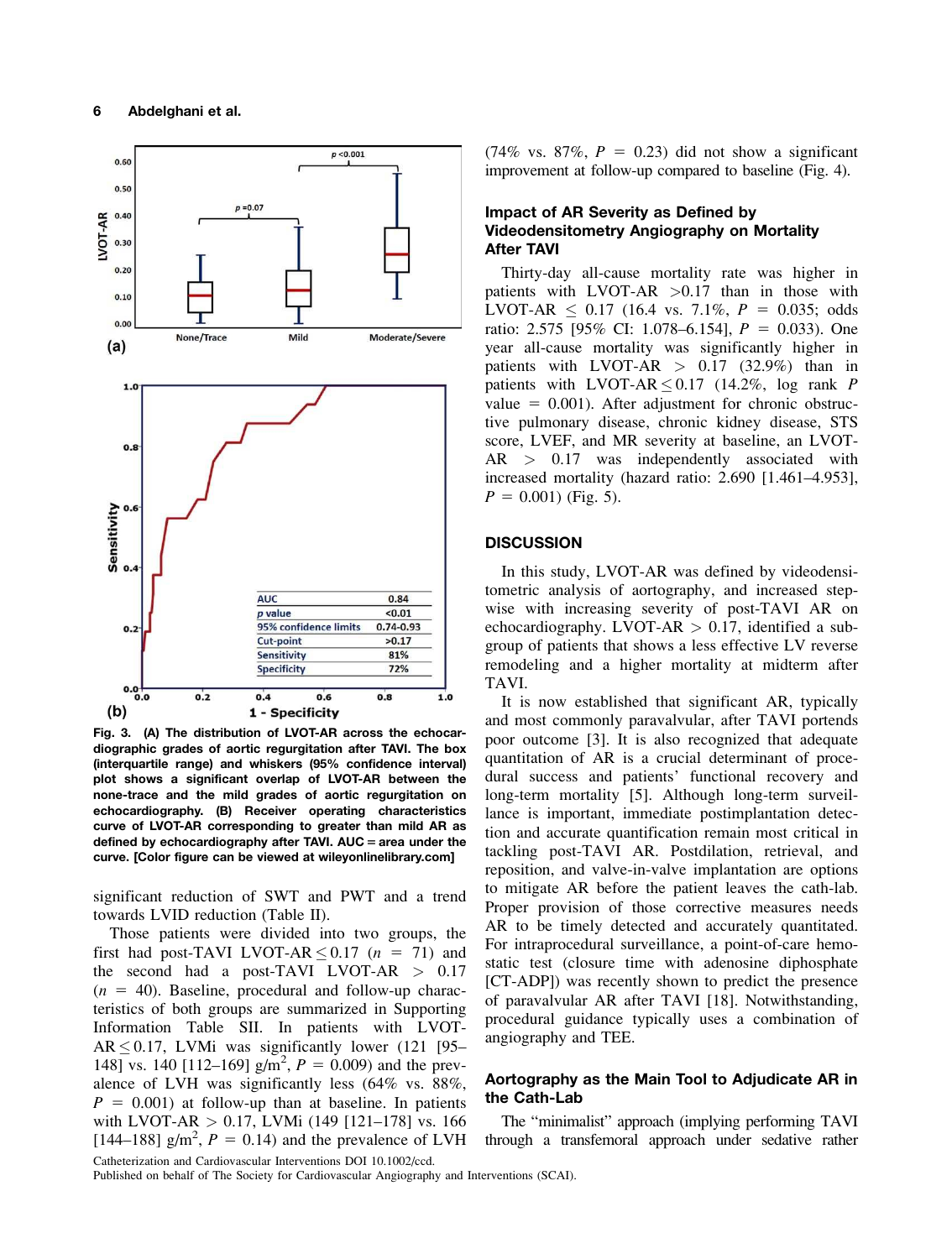| TABLE II. Changes in the Left Ventricular Geometry and Function and in the Aortic and Mitral Valve Function in Patients with |
|------------------------------------------------------------------------------------------------------------------------------|
| Echocardiographic Data Complete at Baseline and at $>6$ Months Post-TAVI (n = 111)                                           |

|                                                                 | Baseline            | Follow-up          | $\boldsymbol{P}$ |
|-----------------------------------------------------------------|---------------------|--------------------|------------------|
| Mean aortic pressure gradient (mm Hg)                           | 49.0 [38.8-59.2]    | $9.0$ [6.5-11.5]   | ${<}0.001$       |
| Aortic regurgitation                                            |                     |                    |                  |
| None/trace                                                      | 16(7)               | 52 (37)            | $0.01$           |
| Mild                                                            | 178 (80)            | 78 (55)            |                  |
| Moderate/Severe                                                 | 29(13)              | 12(9)              |                  |
| Mitral regurgitation                                            |                     |                    |                  |
| None/trace                                                      | 14(13)              | 20(19)             | 0.453            |
| Mild                                                            | 68 (61)             | 64 (61)            |                  |
| Moderate/Severe                                                 | 20(26)              | 21(20)             |                  |
| Left ventricular mass index $(g/m^2)$                           | 153.2 [119.6–186.8] | 123.0 [89.1–156.9] | 0.002            |
| Left ventricular hypertrophy <sup>a</sup>                       | 93 (88)             | 65 (67)            | 0.001            |
| Relative wall thickness                                         | $0.47 \pm 0.09$     | $0.44 \pm 0.09$    | 0.053            |
| Concentric left ventricular hypertrophy/remodeling <sup>b</sup> | 74 (70)             | 55 (56)            | 0.043            |
| Ejection fraction $(\%)$                                        | 61.50 [51.8-71.3]   | 63.0 [55.3-70.1]   | 0.130            |
| Ejection fraction $\langle 50\%$                                | 30(27.3)            | 21(19.8)           | 0.205            |
| Ejection fraction $\langle 30\%$                                | 8(7.3)              | 2(1.9)             | 0.102            |
| Left ventricular diastolic dimension (cm)                       | $5.2 \pm 0.8$       | $5.1 \pm 0.8$      | 0.406            |
| Septal wall thickness (cm)                                      | $1.20$ [1.14-1.27]  | $1.20$ [1.15-1.35] | < 0.001          |
| Posterior wall thickness (cm)                                   | $1.20$ [1.10-1.30]  | $1.10$ [1.0-1.20]  | < 0.001          |

Data presented as mean  $\pm$  SD, median [IQR] or frequency (%).

<sup>a</sup>Defined as left ventricular mass index > 95 g/m<sup>2</sup>  $\frac{9}{7}$ , > 115 g/m<sup>2</sup>  $\frac{3}{17}$ .

<sup>b</sup>Defined as a relative wall thickness  $>0.42$ .[17]

than general anesthesia in a cath-lab) is increasingly adopted by TAVI centers [2,19,20]. This "minimalist" approach has been shown to be associated with minimal morbidity and mortality and equivalent effectiveness [19,21], shorter length of hospitalization [20,21], and less resource use [21] compared with the conventional approach. TEE is therefore progressively less utilized and whether transthoracic [22,23] or intracardiac [23,24] echocardiography can effectively replace it, is to-date unclear. On the other hand, angiography remained irreplaceable in procedural guidance. Exclusive angiographic guidance has been shown to be feasible and safe and to afford equivalent efficacy to TEE guidance [25]. Angiography has some advantages over echocardiography for quantification of AR after TAVI, as it is not influenced by the calcium/metal artifacts and it weighs the total amount of contrast leaking to the LV representing the sum of all regurgitant jets irrespective of their number, location and direction [12]. However, the classic Sellers' visual method of angiographic assessment has important shortcomings including subjectivity, low reproducibility, qualitative nature, and lack of adequate validation in the post-TAVI setting [26].

# Video-Densitometric Analysis Can Improve the Diagnostic Value of Aortography

VD has been shown to overcome some of those limitations especially inter- and intra-observer variability [12]. VD provides multiple continuous indices of AR severity including peak contrast density, mean contrast density, quantitative regurgitation analysis (qRA) index and absolute and relative area under the curve (RAUC). RAUC is an index that includes most of the data obtained from the contrast time–density curves [12]. RAUC of the contrast leaking to the subaortic segment of the LV (LVOT-AR) has been shown to be less influenced by background radiodensities, patient/ table motion and variability of the LV size and function [10–12] than the entire-LV interrogation method.

# The Clinical Utility of LVOT-AR to Guide Decision-**Making**

In the present study,  $LVOT-AR > 0.17$  was shown to correspond to greater-than-mild AR on echocardiography, consistently for pre-TAVI trans-valvular AR and for post-TAVI (often paravalvular) AR. The same cutpoint could characterize the subgroup of patients with impaired LV recovery denoting a significant volume overload partially precluding the benefit from relieving LV outflow obstruction. Moreover, the group of patients with LVOT-AR  $> 0.17$  demonstrated a higher incidence of mortality after TAVI. We can now, with reasonable confidence, propose this cutpoint to riskstratify TAVI patients immediately after implantation and to guide the decision to provide—and the judgment of the efficacy of—corrective measures.

Although the clinical importance of AR after TAVI and the importance of efficient antileak corrective interventions are well-acknowledged, few data are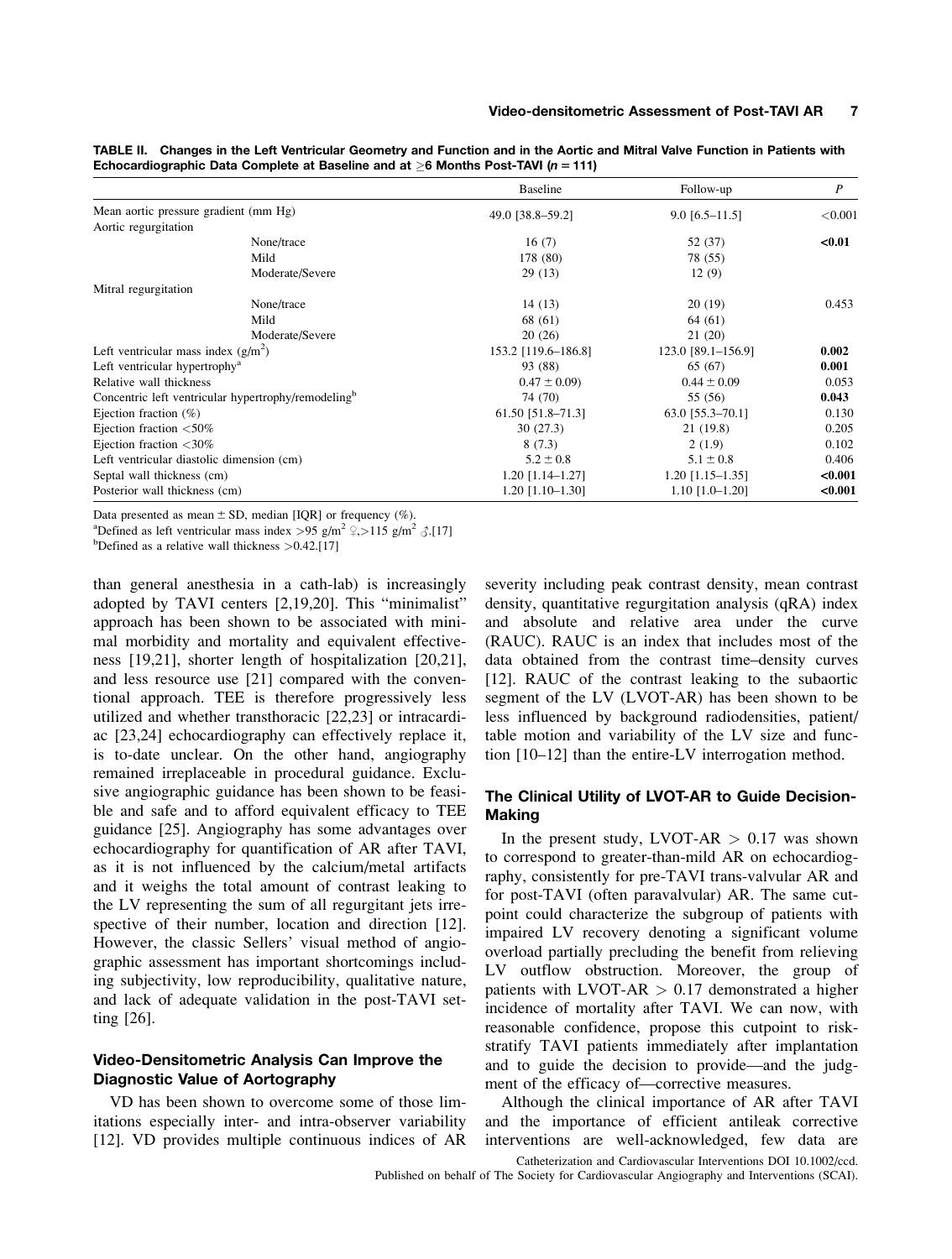

Overall patients studied for LV remodeling

Fig. 4. Left ventricular reverse remodeling studied in all patients with complete echocardiographic follow-up at  $\geq$ 6 months (upper panel), in patients with LVOT-AR  $\leq$  0.17 (left lower panel), and in patients with LVOT-AR > 0.17 (right lower panel). LV = left ventricle, LVH = left ventricular hypertrophy, LVM<sub>i</sub> = left ventricular mass index. [Color figure can be viewed at [wileyonlinelibrary.com\]](http://wileyonlinelibrary.com)

available to support the use of certain cutpoints to guide these interventions. Among few examples, AR index <25 was used for stratifying AR developing

immediately post-TAVI in terms of relevance to worse clinical outcomes [27]. However, the frequency of a low AR index among TAVI patients is very high,

Catheterization and Cardiovascular Interventions DOI 10.1002/ccd.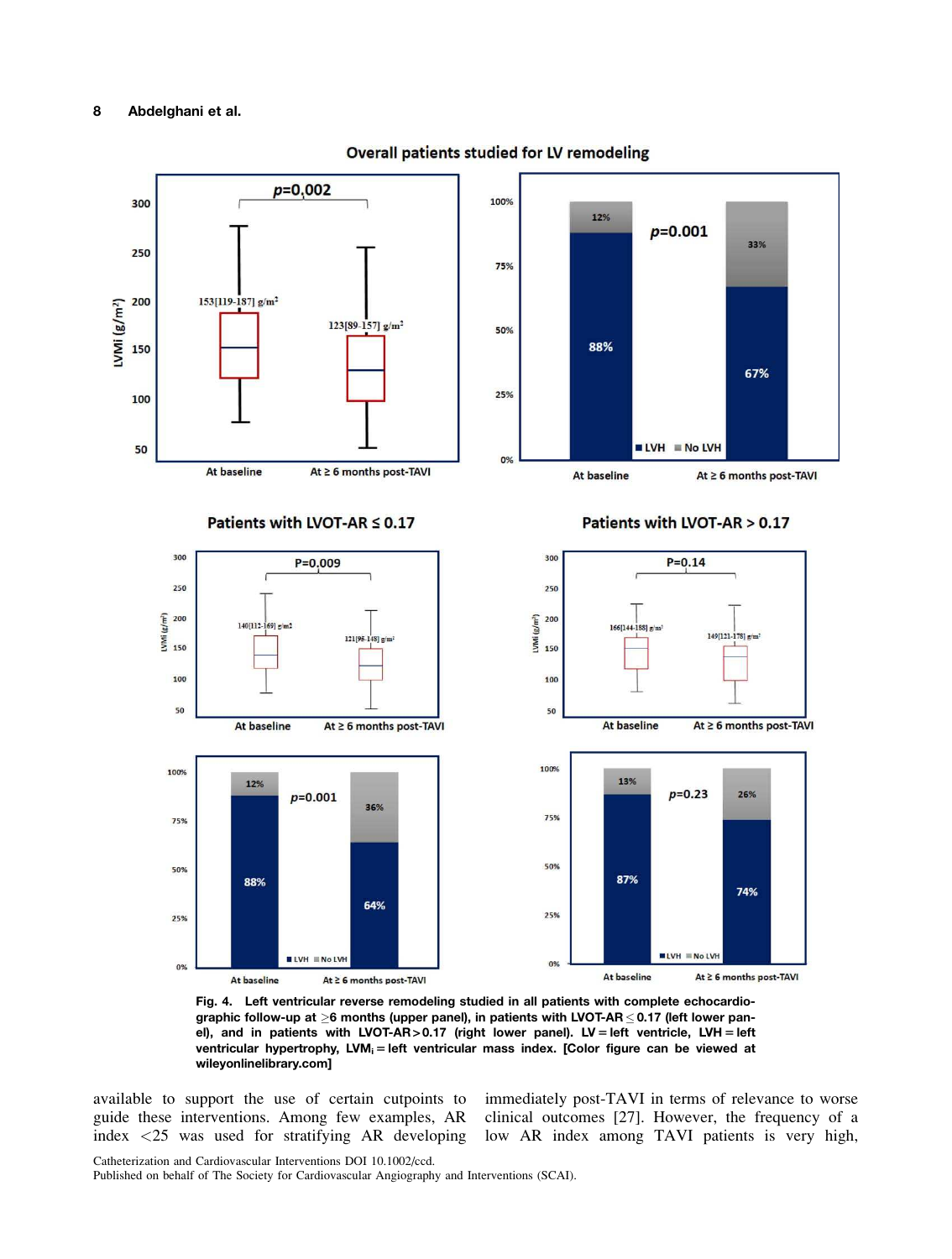

Fig. 5. Kaplan–Meier estimates of cumulative survival up to 1 year after TAVI, stratified according to the degree of LVOT-AR.  $CI =$  confidence interval,  $HR =$  hazard ratio. [Color figure can be viewed at [wileyonlinelibrary.com](http://wileyonlinelibrary.com)]

ranging from 34 to 57% [27–29] and often coexists with no/trivial AR, particularly in the presence of relative bradycardia [29]. A nonspecific elevation of the LV end-diastolic pressure might lead to a low transvalvular end-diastolic gradient and thus to a false positive AR index. This underscores the complementary value of the AR index, which should not be used as a stand-alone index but rather in combination with other imaging methods. Another example, is vena contracta area  $\geq$ 10 mm<sup>2</sup> by TEE [30]. Although association with worse outcomes has been shown, this criterion is usable only in TEE-guided procedures. The good alignment with echocardiography (optimizing intertechnique reproducibility) and the association of LVOT- $AR > 0.17$  with impaired LV recovery and increased risk of death all support the use of this index for "online" prognostication in the cath-lab.

#### Limitations

Analyzability of VD indices is generally suboptimal in retrospectively-acquired aortograms especially when the entire LV is interrogated [12]. Our group has previously [11] proposed limiting the ROI to the sub-aortic segment (LVOT-AR) aiming at improving analyzability by avoiding many confounding radio-dense objects (e.g., the contrast-filled descending aorta, and diaphragmatic shadow). In the present study, adequate analysis of LVOT-AR was feasible in 68% of angiograms, further emphasizing the main limitation of VD methodsthe limited feasibility of adequate analysis if acquisition is not standardized. In a study by Schultz et al.

#### Video-densitometric Assessment of Post-TAVI AR 9

[12], analyzability could be significantly improved by simple standardization of acquisition in a small prospective series. A straightforward rule to define a patient-specific overlap-free fluoroscopic projection has been developed and can effectively improve the feasibility of the technology (Dr. Carl Schultz, MD, PhD, and Dr. Hiroki Tateishi, MD, PhD, Unpublished data, 2016).

Post-implantation angiography and pre-discharge echocardiography were not performed simultaneously and this might have introduced some variability between the results of both techniques. In fact, using echocardiography as a reference standard is a limitation of the study. Although the echocardiographic criteria used as a reference are recommended by the VARC-II report, those criteria lack adequate validation in the post-TAVI setting [7]. Notwithstanding, echocardiography remains the main tool for the non-invasive evaluation of AR after TAVI, and maintaining good agreement between angiographic and echocardiographic criteria is important for follow-up.

Finally, volume and rate of contrast used for aortography were not standardized nor was the position of the tip of pig tail catheter in relation to the aortic valve. These limitations are more relevant to visual assessment of AR where the absolute extent of LV opacification is the mainstay of assessment. Using VD analysis, these limitations are less relevant as the "relative" opacification of the ROI in comparison to that in aortic root is used to judge AR severity.

#### **CONCLUSION**

Angiographic LVOT-AR > 0.17 corresponds to greater than mild AR as defined by echocardiography and patients with LVOT-AR  $> 0.17$  after TAVI are characterized by impaired LV reverse remodeling and worse clinical outcomes. This index can be used in the cath-lab to judge procedural success and to guide provision of corrective measures against AR.

#### **DISCLOSURE**

Mohammad Abdelghani has received a research grant from the Egyptian Society of Cardiology. Fabio S. de Brito and José A. Mangione are proctors for Medtronic and Edwards Lifesciences. Pedro A. Lemos is a proctor for Edwards Lifesciences and Boston Scientific. Jan Baan Jr is a proctor for Edwards Lifesciences. All other authors have no relevant conflicts of interest to declare.